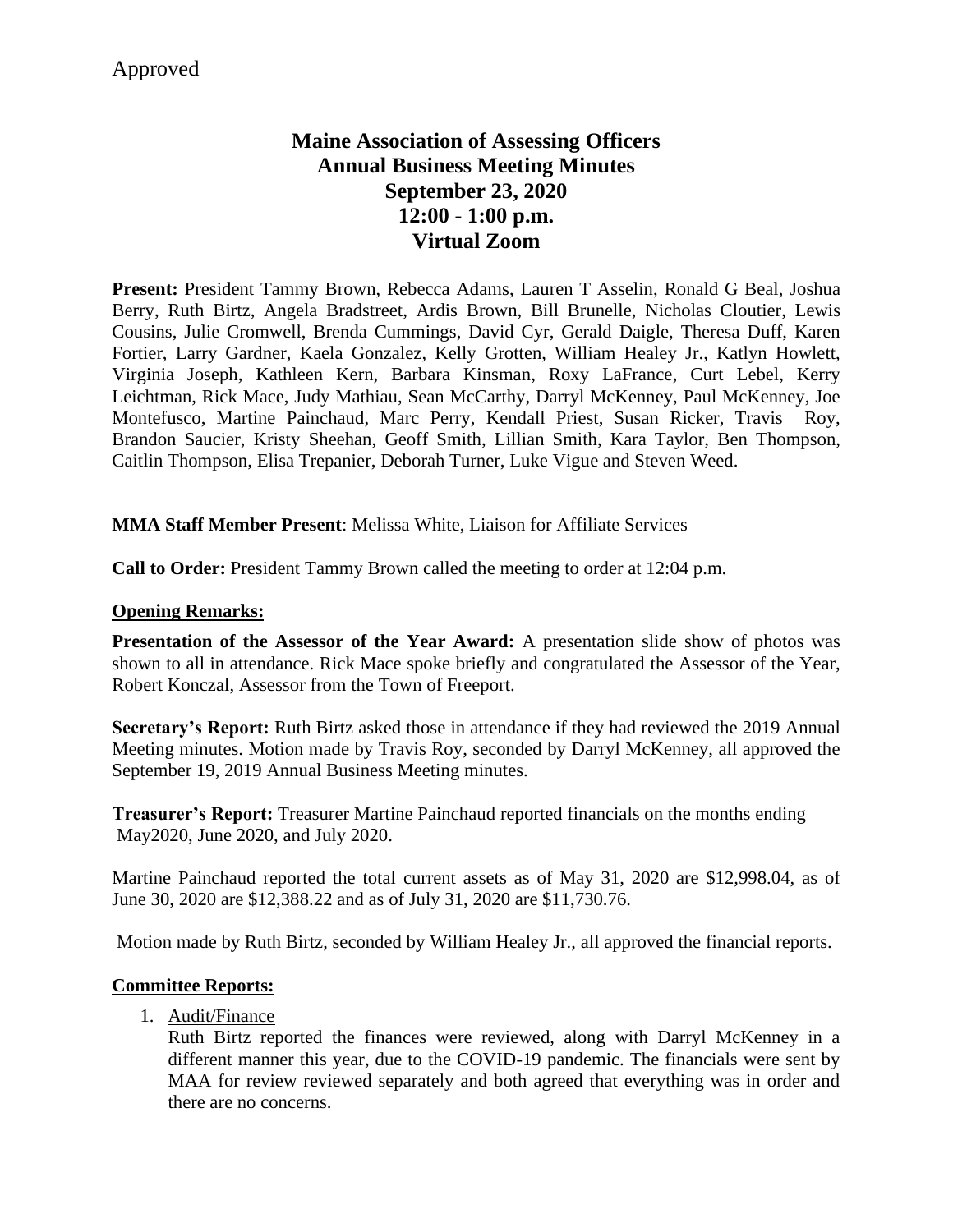# 2. Calendar/Advertisers

Lewis Cousins reported there was no calendar printed due to distribution issues [COVID-19]. Advertisers are still returning and he encouraged anyone to provide his contact information for any new advertisers that are interested in advertising with MAAO.

3. Newsletter

Travis Roy reported the Fall newsletter was recently distributed to members; he encourages all to participate all of those that submitted articles for the newsletter this year. Tammy reported that the newsletter issue will be in December.

4. Ethics

Travis Roy advised there were no pending issues this year.

5. Legislative

Darryl McKenney thanked Maine Revenue Services for adding a Legislative Update section to their website. Darryl reported that MMA will provide an update during the last conference session. There were two BETE changes (listed below) including excluding property exempted under any other provision of the law and clarified properties that an excise tax had been assessed against is not eligible for BETE. There were two changes to TIF's, revenue used for Child or Adult care facilities is allowed and any unused finance revenue may be transferred to the general fund once the district has expired.

**Business Equipment Tax Exemption (BETE)**. The law clarifies that equipment eligible for the BETE program specifically excludes property exempt under any other provision of law. Additionally, the law clarifies that property against which an excise tax has been assessed is not eligible for the BETE program. Effective June 16, 2020. LD 2047, PL 2019, c. 659.

**Proposed state valuation**. The law updates the noticing provisions for the proposed state valuation numbers. The State Tax Assessor will now send the proposed state valuation numbers to municipal officers, who are the parties authorized to appeal the State's assessment. Effective June 16, 2020. LD 2008, PL 2019, c. 607

COVID-19 updates:

- Last year's budget can be applied, if needed
- Treasurer may disperse funds by the majority of Municipal Officers
- School board may delay budget meeting beyond July 1
- Motor vehicle registrations, trailer, liquor and dog licenses will expire 30 days after the State of Emergency termination.
- Remote access to public meetings
- The Homestead exemption increased from \$20,000 to \$25,000
- Solar is exempt. (Must be operable by April 1).
- 6. Membership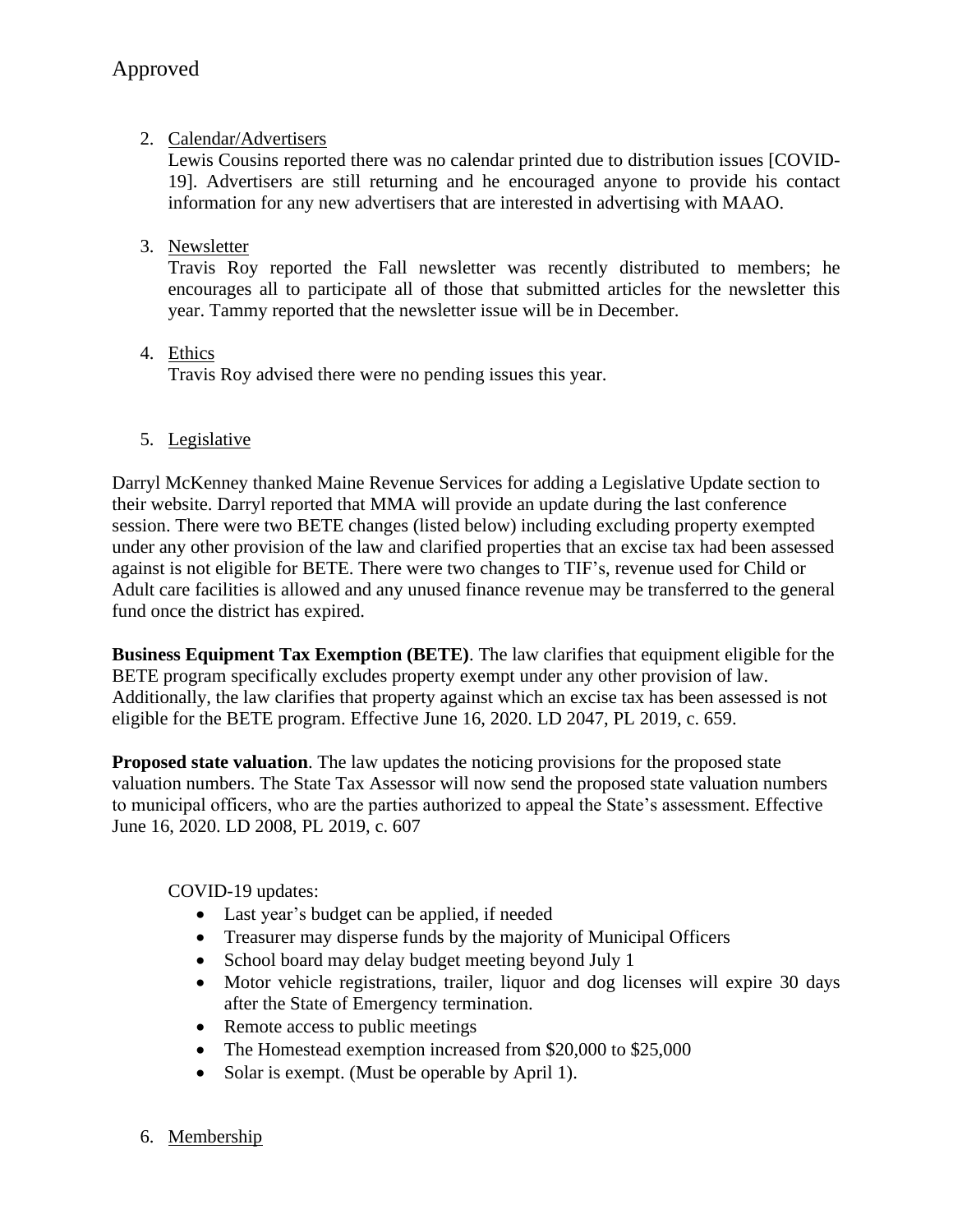Ruth Birtz reported that there are 298 members and 261 total paid members to date and 37 unpaid members to date.

#### 7. Awards & Scholarship

Rick Mace reported there were no scholarships awarded due to COVID-19. He reminded all to continue to apply for scholarship as there is money available in the fund balance.

### 8. Technology Report

William Healey Jr. reported on behalf of Dan Robinson the following. Dan has been working with MMA to upgrade the MMA website, hoping to have this competed by the end of the year.

#### 9. Executive Board

Ruth Birtz reported the board was able to meet virtually, [COVID -19] via Zoom and was able to determine the Assessor of the Year award winner.

#### 10. Education

William Healey Jr. thanked MMA, presenters and the MAAO board for their assistance will preparing the virtual conference. He noted future events will most likely be held virtually and in-person if able to do so. Lisa Hobart and N. Joel Moser have both been invited and have agreed to take part in next year's conference.

#### 11. Conference

Tammy Brown noted they are looking forward to holding the in-person conference next year, but will hold in any manner as they are able to.

## 12. Historian

Darryl McKenney joked that 2020 has been the year that everything changed, [COVID-19] he noted some life events. There have been some changes including office hours and the current tax bill, in which budget comments are listed on the back of the form. It was the first time in about fifteen years that the tax in Waldoboro remained the same. Home sales are soaring and he anticipates updates and re-evaluations in the near future.

## 13. Distance Learning

Travis Roy reported that due to the pandemic, many IAAO courses that previously were not accessible online, now are. Case study workshops are now being added. He encouraged people to take advantage of these new offerings.

#### **New Business:**

**Slate of Officers:** On behalf of the Nominating committee, Tammy Brown presented a proposed slate for the three Board members up for re-election:

Dan Robinson